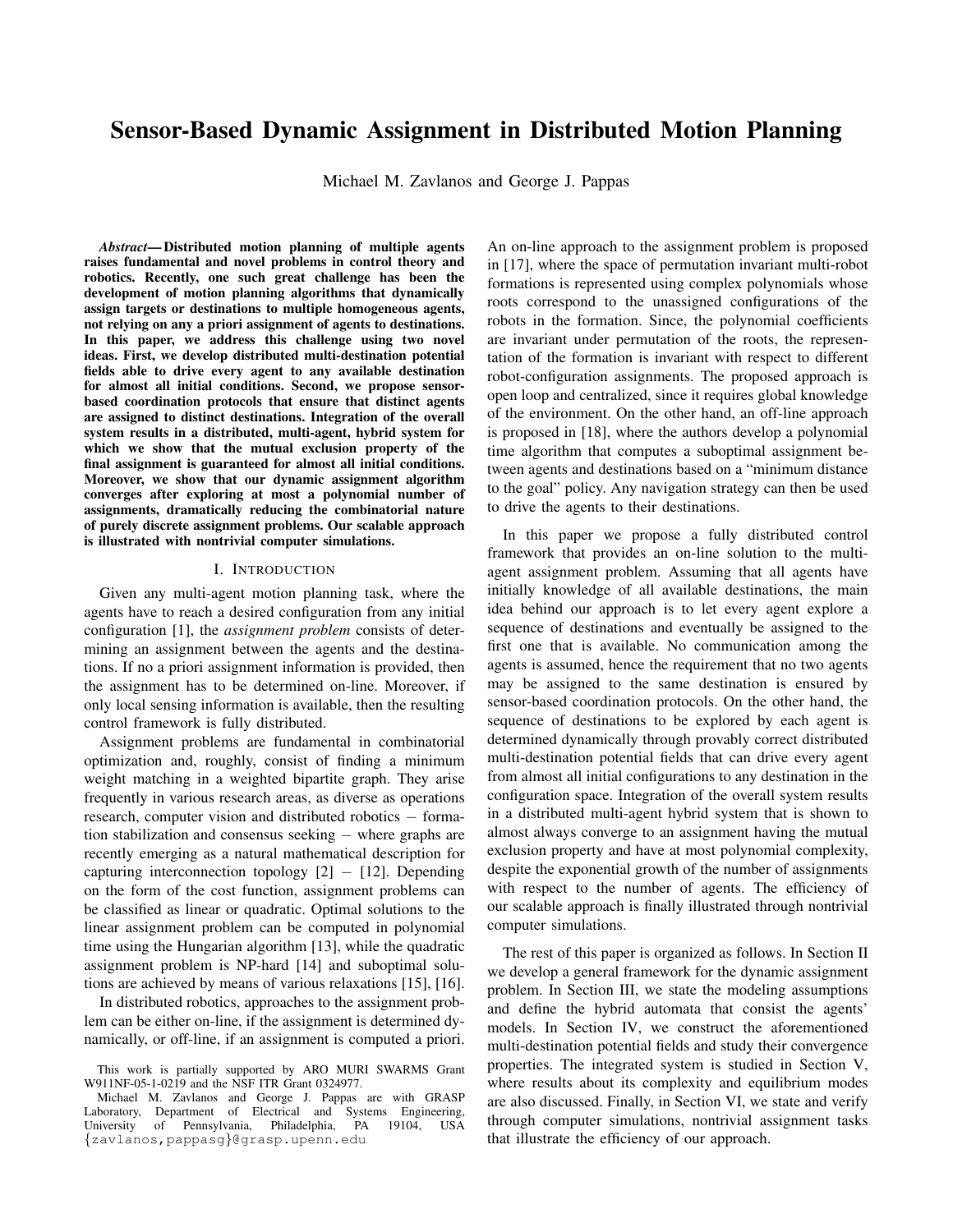

Fig. 1. Multi-agent motion planning for  $n = 3$  agents and  $m = 3$ destinations resulting in one out of 6 possible assignments.

# II. PROBLEM FORMULATION

Consider *n* point agents in a 2-dimensional space  $\mathbb{R}^2$  and denote by  $x_i(t) \in \mathbb{R}^2$  the coordinates of agent i at time t. We assume kinematic models for the agents and so,

$$
\dot{x}_i(t) = u_i(t) \quad \forall \ i = 1, \dots, n \tag{1}
$$

where  $u_i(t)$  is the control vector taking values in  $\mathbb{R}^2$ . Consider, further,  $m \geq n$  destinations in  $\mathbb{R}^2$  that the agents have to occupy and let  $\mathcal{I}_0 = \{1, \ldots, m\}$  denote the index set corresponding to a fixed labeling of these destinations. We assume that each destination  $k \in \mathcal{I}_0$  is uniquely associated to a coordinate vector  $d_k \in \mathbb{R}^2$  through the injective map,

$$
dest: \mathcal{I}_0 \to \mathbb{R}^2
$$
 with  $dest(k) := d_k, \forall k \in \mathcal{I}_0$  (2)

To simplify notation, we hereafter write  $d_k$  to refer to the injection  $dest(k)$ . The system of agents and destinations described above, gives rise to the *multi-agent motion planning* problem, which we define as follows.

*Definition 2.1 (Multi-Agent Motion Planning):* Given a set of *n* identical agents and  $m \geq n$  destinations, derive control laws that drive each agent to a distinct destination.

Implicit in the motion planning problem defined above, implicit in the motion planning problem defined above,<br>is the *assignment problem*, namely, which of the  $\binom{m}{n}n!$ possible assignments between agents and destinations should system (1) be driven to. Given that the agents are "identical" we consider any assignment equally desirable (Figure 1). A popular approach is to decouple the assignment and navigation subproblems in Definition 2.1, i.e., determine first an assignment between agents and destinations, which can be either random or optimal, based on a "minimum distance to the goal" policy [16], [18], and then design controllers that drive each agent to its destination [1]. Such approaches result in *centralized* and *off-line* control frameworks since, although navigation can be decentralized, an off-line centralized assignment decision needs to be made first. In this paper we propose a *dynamic* and completely *distributed* solution to the aforementioned problem. In particular, we assume that each agent has only knowledge of its available destinations, while the assignment decision is embedded in its controller and relies on local sensing information. We therefore, address the following motion planning problem.

*Problem 1 (Dynamic Assignment):* Given a set of *n* identical agents,  $m > n$  destinations and no a priori assignment information, derive distributed control laws that drive every agent i, from any initial configuration  $x_i(t_0)$ , to a distinct destination  $k \in \mathcal{I}_0$ .



Fig. 2. Example of sensor-based coordination.

The main idea behind our approach to Problem 1 is to let every agent explore a sequence of destinations and eventually be assigned to the first one that is available. Implicit in this task is the *mutual exclusion* property of the final assignment, i.e., that no two agents can occupy the same destination. This property is guaranteed by sensor-based coordination protocols, that are developed in the following section, and enable the agents to sense whether a destination is taken or not. Then, in Section IV, multi-destination potential fields are developed that dynamically determine a sequence of destinations to be explored, while navigating the agents to each one of these destinations.

## III. DISTRIBUTED COORDINATION

Let  $\mathcal{I}(t)$  and  $\mathcal{I}^{c}(t)$  denote the index sets of available and taken destinations at time  $t \geq t_0$ , respectively. Clearly,  $\mathcal{I}(t_0) = \mathcal{I}_0, \mathcal{I}^c(t_0) = \emptyset$  and  $\mathcal{I}(t) \cap \mathcal{I}^c(t) = \emptyset, \mathcal{I}(t) \cup \mathcal{I}^c(t) = \emptyset$  $\mathcal{I}_0$  for all  $t \geq t_0$ . In a distributed setting, however, where the agents do not have access to the system's global variables, we require that every agent  $i$  is equipped with its own set of available destinations, denoted by  $\mathcal{I}_i(t)$ , such that initially  $\mathcal{I}_i(t_0) = \mathcal{I}_0$ . Moreover, we assume that no agent i has knowledge of the positions or the destination sets  $\mathcal{I}_j(t), j \neq i$ of the other agents. With the above notation, we now state the assumptions for our model.

*Assumptions 3.1:* Let  $\mathcal{B}_r(x) = \{ y \in \mathbb{R}^2 \mid ||y - x||_2 < r \}$ denote an open ball of radius  $r > 0$  centered at  $x \in \mathbb{R}^2$ . For every agent  $i = 1, \ldots, n$  we assume that, for all time t,

- (a) it can claim an available destination  $k \in \mathcal{I}(t)$ , if and only if  $k \in \mathcal{I}_i(t)$ ,  $|\mathcal{I}_i(t)| > 1$  and  $x_i(t) \in \mathcal{B}_{\delta}(d_k)$ ,<sup>1</sup>
- (b) there is a controller  $u_i(x_i(t), \mathcal{I}_i)$  that, for any *fixed* index set  $\mathcal{I}_i$ , can drive it to any destination in  $\mathcal{I}_i$ .

(c) 
$$
\delta > 0
$$
 is such that  $\mathcal{B}_{\delta}(d_k) \cap \mathcal{B}_{\delta}(d_l) = \emptyset$  for all  $k, l \in \mathcal{I}_0$ .

We call  $2\delta > 0$  the *sensing range* of the agents. Assumption 3.1(a) implies that a *necessary* and *sufficient* condition for agent i to be assigned to destination k is that  $x_i(t) \in$  $\mathcal{B}_{\delta}(d_k)$  and destination k is free, i.e.,  $k \in \mathcal{I}(t)$ . Clearly, a sensing range  $2\delta$  or larger allows agent i to know whether there exists another agent  $j \neq i$  with  $x_i(t) \in \mathcal{B}_{\delta}(d_k)$ , i.e., whether destination  $k$  is taken or free. Assumption 3.1(b), on the other hand, says that every agent is capable of navigating to any of its available destinations. Finally, Assumption 3.1(c) combined with Assumption 3.1(a) guarantees that each agent can only claim one destination at a time. The following example describes the main idea of our approach (Figure 2).

<sup>&</sup>lt;sup>1</sup>We denote by  $|\mathcal{A}|$  the cardinality of the set  $\mathcal{A}$ .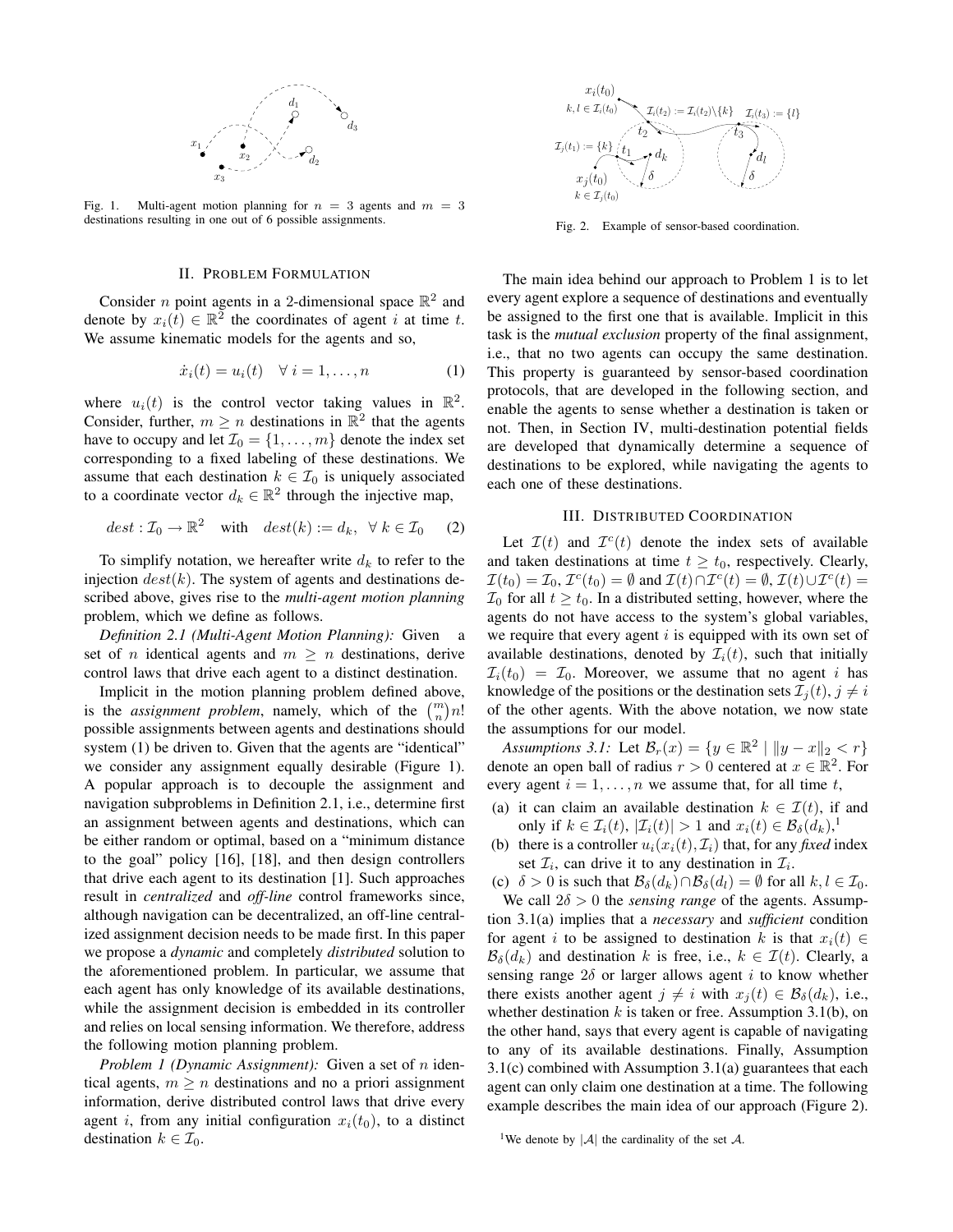*Example 3.2:* Consider agents i and j initially located at  $x_i(t_0)$  and  $x_i(t_0)$  with available destination sets  $\mathcal{I}_i(t_0)$  and  $\mathcal{I}_j(t_0)$  respectively. Consider further destination points  $d_k$ and  $d_l$  such that,  $k, l \in \mathcal{I}_i(t_0)$  and  $k \in \mathcal{I}_j(t_0)$ . Let time  $t_1 > t_0$  be such that  $x_j(t_1) \in \mathcal{B}_{\delta}(d_k)$  and assume that destination  $k$  is *free*. Then, agent  $j$  is assigned to destination k by setting  $\mathcal{I}_i(t_1) := \{k\}$  and destination k is labeled *taken*. Let time  $t_2 > t_1$  be such that  $x_i(t_2) \in \mathcal{B}_{\delta}(d_k)$ . Since destination  $k$  is already taken, agent  $i$  removes it from its available destinations and so  $\mathcal{I}_i(t_2) := \mathcal{I}_i(t_2) \setminus \{k\}$ . Under the control  $u_i(x_i(t), \mathcal{I}_i(t_2))$  it navigates towards destination l, which is assumed to be free.

Having motivated our approach with Example 3.2, we can now formally define the distributed coordination scheme for the *dynamic assignment* problem. The proposed coordination scheme consists of hybrid models for both the agents and the destinations, which interact with each other and result in the desired behavior of the overall system, which is shown in Section V to have the desired *liveness* and *safety* properties.

# *A. Modeling the Agents and Destinations*

In view of Example 3.2, we model every agent by an *agent automaton* that continuously updates its set of available destinations  $\mathcal{I}_i(t)$  and determines dynamically a sequence of available destinations in  $\mathcal{I}_i(t)$  to be explored. Destinations, on the other hand, are modeled by a *destination automaton* that consists of two modes corresponding to the destination states, *free* or *taken*. The following notion of a *predicate* enables us to formally define the aforementioned automata.

*Definition 3.3 (Predicate):* Let  $X = \{x_1, \ldots, x_n\}$  be a finite set of variables. We define a predicate  $\psi(X)$  over X to be a finite conjunction of strict or non-strict inequalities over X. We denote the set of all predicates over X by  $Pred(X)$ .

In other words, a predicate is a logical formula. For In other words, a predicate is a logical formula. For<br>example, the predicate  $\psi(X) = (\|x - x_0\|_2 < r)$  over the set of variables  $X \in \mathbb{R}^N$  returns 1 if x belongs in the open ball  $||x-x_0||_2 < r$  and 0 otherwise. Hence, the agent automaton of agent i can be defined as follows.<sup>2</sup>

*Definition 3.4 (Agent Hybrid Automaton):* We define the hybrid automaton of agent i to be the tuple  $A_i$  =  $(X_{A_i}, V_{A_i}, E_{A_i}, \Sigma_{A_i}, sync, inv, init, guard, reset, flow),$ where,

- $X_{A_i} = \{x_i, \mathcal{I}_i\}$  denotes the set of state variables with  $x_i \in \mathbb{R}^2$  and  $\mathcal{I}_i \in 2^{\mathcal{I}_0}$ .
- $V_{A_i} = \{1, \ldots, m\}$  denotes the finite set of control modes.
- $E_{A_i} = \{(v, v 1), (v, 1) \mid v \in V_{A_i} \setminus \{1\}\}\)$  denotes the set of control switches.
- $\Sigma_{A_i} = \{taken_k, assigned_k \mid k \in \mathcal{I}_0\}$  denotes the set of synchronization labels.
- sync :  $E_{A_i} \rightarrow \Sigma_{A_i}$  with  $sync((v, v 1)) = taken_k$  $sync : E_{A_i} \rightarrow \Sigma_{A_i}$  with  $sync((v, v - 1)) = taken_k$ <br>for  $v \in V_{A_i} \setminus \{1, 2\}$  and  $sync((v, 1)) = assigned_k$  for  $v \in V_{A_i} \backslash \{1\}$  and all  $k \in \mathcal{I}_0$  denotes the synchronization map mapping each control switch to a synchronization label.





Fig. 3. Hybrid Automaton for Agent i.

- $inv: V_{A_i} \to Pred(X_{A_i})$  with  $inv(v) = (\bigwedge_{k \in \mathcal{I}_i}$ ¡  $x_i \notin$  $\mathcal{B}_{\delta}(d_k)$ ) for all  $v \in V_{A_i}$ , denotes the invariant conditions of the hybrid automaton.
- *init* :  $V_{A_i} \rightarrow Pred(X_{A_i})$  with  $init(m) = true$  denotes the set of initial conditions.
- guard :  $E_{A_i} \rightarrow Pred(X_{A_i})$  with guard(e) =  $(x_i \in \mathcal{E}_i)$  $(\mathcal{B}_{\delta}(d_k))$  for all  $e \in E_{A_i}$  and all  $k \in \mathcal{I}_0$ , denotes the set of guards (or transitions) of the hybrid automaton.
- $reset : E_{A_i} \rightarrow X_{A_i}$  with  $\mathcal{I}_i := reset(e) = \mathcal{I}_i \backslash \{k\}$ if  $sync(e) = taken_k$  and  $\mathcal{I}_i := reset(e) = \{k\}$  if  $sync(e) = assigned_k$  for all  $k \in \mathcal{I}_0$ , denotes the set of resets associated with the guards of the hybrid automaton.
- $flow : V_{A_i} \rightarrow \dot{X}_{A_i}$  with  $[\dot{\mathcal{I}}_i \dot{x}_i] := flow(v) =$ 0  $u_v(x_i, \mathcal{I}_i)$  for  $v \in V_{A_i}$ , denotes the flow conditions of the hybrid automaton that constrain the first time derivatives of the system variables in mode  $v \in V_{A_i}$ .

By Definition 3.4, for any automaton  $A_i$ , we see that  $|{\cal I}_i|$  = v for all  $v \in V_{A_i}$ . Hence, every mode of  $A_i$ corresponds to a distinct number  $v$  of available destinations for agent *i*. While automaton  $A_i$  is in mode  $|\mathcal{I}_i| = v$ , the flow guarantees to drive agent i to a destination  $k \in \mathcal{I}_i$ . When the guard  $x_i \in \mathcal{B}_{\delta}(d_k)$  is enabled,  $A_i$  transitions either to mode  $v' = v - 1$  if destination k is taken, or to mode  $v' = 1$  if destination k is free. Note, however, that every such transition  $v \stackrel{e}{\rightarrow} v'$  results in  $v' < v$  and so, eventually  $v = 1$  which indicates an assignment for agent *i*. Note also that these transitions are synchronized with transitions of the destination automaton due to synchronization labels  $sync(e) = taken_k$  or  $sync(e) = assigned_k$ . Figure 3 shows the graph representation of hybrid automaton  $A_i$ .

Having defined the agent hybrid automata, we now proceed with the destination automata. As discussed above, each destination can be in one of two states, i.e., *free* or *taken*. This gives rise to the following definition.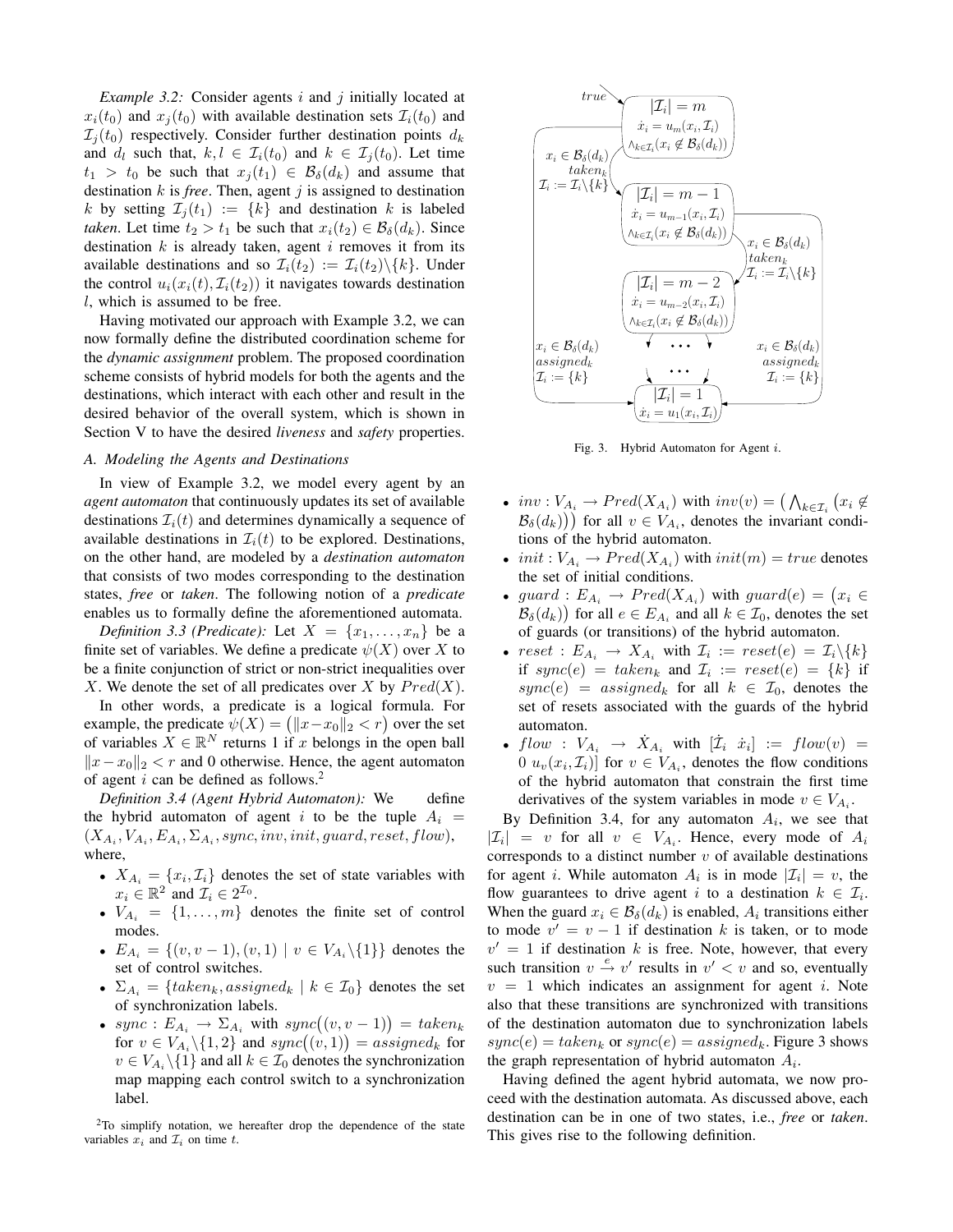

Fig. 4. Hybrid Automaton for Destination k.

*Definition 3.5 (Destination Hybrid Automaton):* We define the hybrid automaton of destination  $k \in \mathcal{I}_0$  to be the tuple  $D_k = (X_{D_k}, V_{D_k}, E_{D_k}, \Sigma_{D_k}, sync, inv, init,$ guard, reset, flow), where,

- $X_{D_k} = \{d_k\}$  denotes the set of state variables with  $d_k \in \mathbb{R}^2$ .
- $V_{D_k} = \{Free, Taken\}$  denotes the finite set of control modes.
- $E_{D_k} = \{ (Free, Taken), (Taken, Taken) \}$  denotes the set of control switches.
- $\Sigma_{D_k} = \{taken_k, assigned_k\}$  denotes the set of synchronization labels. ¢
- chronization labels.<br>• sync :  $E_{D_k} \rightarrow \Sigma_{D_k}$  with sync((Free, Taken)  $\left( \begin{array}{c} \epsilon e, Taken) \end{array} \right)$  =  $\begin{array}{l} \textit{sync}: \; E_{D_k} \; \rightarrow \; \Delta_{D_k} \; \; \text{with} \; \; \textit{sync}((\textit{Free}, \textit{I}\; \textit{aken})) = \textit{assigned}_k \; \text{and} \; \textit{sync}((\textit{Taken}, \textit{Taken})) = \textit{taken}_k \; \text{de-} \end{array}$ notes the synchronization map mapping each control switch to a synchronization label.
- $inv: V_{D_k} \to Pred(X_{D_k})$  with  $inv(v) = true$  for all  $v \in V_{D_k}$  denotes the invariant conditions of the hybrid automaton.
- init :  $V_{D_k} \rightarrow Pred(X_{D_k})$  with  $init(Free) = true$ denotes the set of initial conditions.
- guard :  $E_{D_k} \rightarrow Pred(X_{D_k})$  with guard(e) = true for all  $e \in E_{D_k}$ , denotes the set of guards (or transitions) of the hybrid automaton.
- $reset : E_{D_k} \to X_{D_k}$  with  $d_k := reset(e) = d_k$  for all  $e \in E_{D_k}$ , denotes the set of resets associated with the guards of the hybrid automaton.
- $flow: V_{D_k} \rightarrow \dot{X}_{D_k}$  with  $\dot{d}_k := flow(v) = 0$ , for all  $v \in V_{D_k}$  denotes the flow conditions of the hybrid automaton that constrain the first time derivatives of the system variables in mode  $v \in V_{D_k}$ .

By Definition 3.5, we see that the synchronization labels of automaton  $D_k$  are always enabled. Hence, the transitions of  $D_k$  are always synchronized with the transitions of automaton  $A_i$  and take place when the guards of  $A_i$  are also enabled. This synchronization models the communication between automata  $A_i$  and  $D_k$ . Figure 4 shows the graph representation of hybrid automaton  $D_k$ .

# IV. MULTI-DESTINATION POTENTIAL FIELDS

So far we have assumed that a control law that satisfies Assumption 3.1(b) exists. In this section we propose such a control law, based on multi-destination potential fields. As discussed in Sections II and III, this control law dynamically determines the sequence of destinations to be explored, while driving every agent to each one of these destinations.



Fig. 5. Plot of the 4-destination potential function  $\varphi_4(x_i, \mathcal{I}_i)$  for  $dest(\mathcal{I}_i) = \{ [.75 \ .75], [-.75 \ .75], [-.75 \ -.75], [.75 \ -.75] \}.$ 

Consider a single agent, say agent i, in  $\mathbb{R}^2$  and as before, denote by  $x_i(t) \in \mathbb{R}^2$  its coordinates at time t. Let  $\mathcal{I}_0$  denote the set of all available destinations and  $\mathcal{I}_i \subseteq \mathcal{I}_0$ , with  $|\mathcal{I}_i| =$  $v \leq m$ , the set of available destinations of agent i.<sup>3</sup> Denote by  $\gamma_{dk}(x_i) = ||x_i - d_k||_2^2$  the distance of agent *i* to destination by  $\gamma_{dk}(x_i) = ||x_i - a_k||_2$  the distance of agent *i* to destination  $k \in \mathcal{I}_i$ . Then, the function,  $\gamma_v(x_i, \mathcal{I}_i) = \prod_{k \in \mathcal{I}_i} \gamma_{dk}(x_i)$  is a measure of the distance of agent  $i$  to the set of  $v$  destinations  $\mathcal{I}_i$  since clearly,  $\gamma_v(x_i, \mathcal{I}_i) > 0$  for all  $x_i \notin dest(\mathcal{I}_i)$  and  $\gamma_v(x_i, \mathcal{I}_i) = 0$  only if  $x_i \in dest(\mathcal{I}_i)$ . Consider, further, the monotone increasing functions in  $[0, \infty)$ ,  $\sigma(y) = \frac{y}{1+y}$  and  $\tau_{\kappa}(y) = y^{\kappa}$  with  $\kappa > 0$  and define the *v*-destination potential function  $\varphi_v : \mathbb{R}^2 \to [0, 1]$  by the composition (Figure 5),

$$
\varphi_v(x_i, \mathcal{I}_i) = \tau_{1/\kappa} \circ \sigma \circ \tau_\kappa \circ \gamma_v(x_i, \mathcal{I}_i)
$$
 (3)

The rest of this section is devoted in showing that  $\varphi_v(x_i, \mathcal{I}_i)$  is free of local minima and hence, the resulting potential field globally converges to the destination set  $dest(\mathcal{I}_i)$ . The following proposition enables us to characterize the critical points of  $\varphi_v(x_i, \mathcal{I}_i)$  by examining the simpler function  $\gamma_v(x_i, \mathcal{I}_i)$ .

*Proposition 4.1 ([19]):* Let  $I_1, I_2 \subseteq \mathbb{R}$  be intervals,  $\gamma$ :  $\mathcal{F} \to I_1$  and  $\sigma : I_1 \to I_2$  be analytic. Define the composition  $\varphi : \mathcal{F} \to I_2$  to be  $\varphi = \sigma \circ \gamma$ . If  $\sigma$  is monotonically increasing on  $I_1$ , then the sets of critical points of  $\varphi$  and  $\gamma$  coincide, i.e.,  $\mathcal{C}_{\varphi} = \mathcal{C}_{\gamma}$ , and the index of each point is identical, i.e.,  $index(\varphi)|_{\mathcal{C}_{\varphi}} = index(\gamma)|_{\mathcal{C}_{\gamma}}.$ 

Proposition 4.1 implies that  $\varphi_v(x_i, \mathcal{I}_i)$  and  $\gamma_v(x_i, \mathcal{I}_i)$ share identical critical points. In order to characterize the critical points of  $\gamma_v(x_i, \mathcal{I}_i)$  we make use of *harmonic functions* [20]. In particular, by Proposition 4.1  $\gamma_v(x_i, \mathcal{I}_i)$ and  $\log(\gamma_v(x_i, \mathcal{I}_i))$  share identical critical points too. But  $log(\gamma_v(x_i, \mathcal{I}_i))$  is harmonic (completely free of local minima) and so almost global convergence of our potential field  $\varphi_v(x_i, \mathcal{I}_i)$  is guaranteed. We, thus, have the following result, which we state without proof due to space limitations.

*Theorem 4.2:* For any fixed destination set  $\mathcal{I}_i$  with  $|\mathcal{I}_i|$  =  $v$ , the multi-destination control system,

$$
\dot{x}_i = u_v(x_i, \mathcal{I}_i) := -K \nabla_{x_i} \varphi_v(x_i, \mathcal{I}_i)
$$
(4)

with  $K > 0$  a positive constant, is globally asymptotically stable almost everywhere.

<sup>&</sup>lt;sup>3</sup>Note that, for the purpose of deriving multi-destination potential fields,  $\mathcal{I}_i$  is considered constant.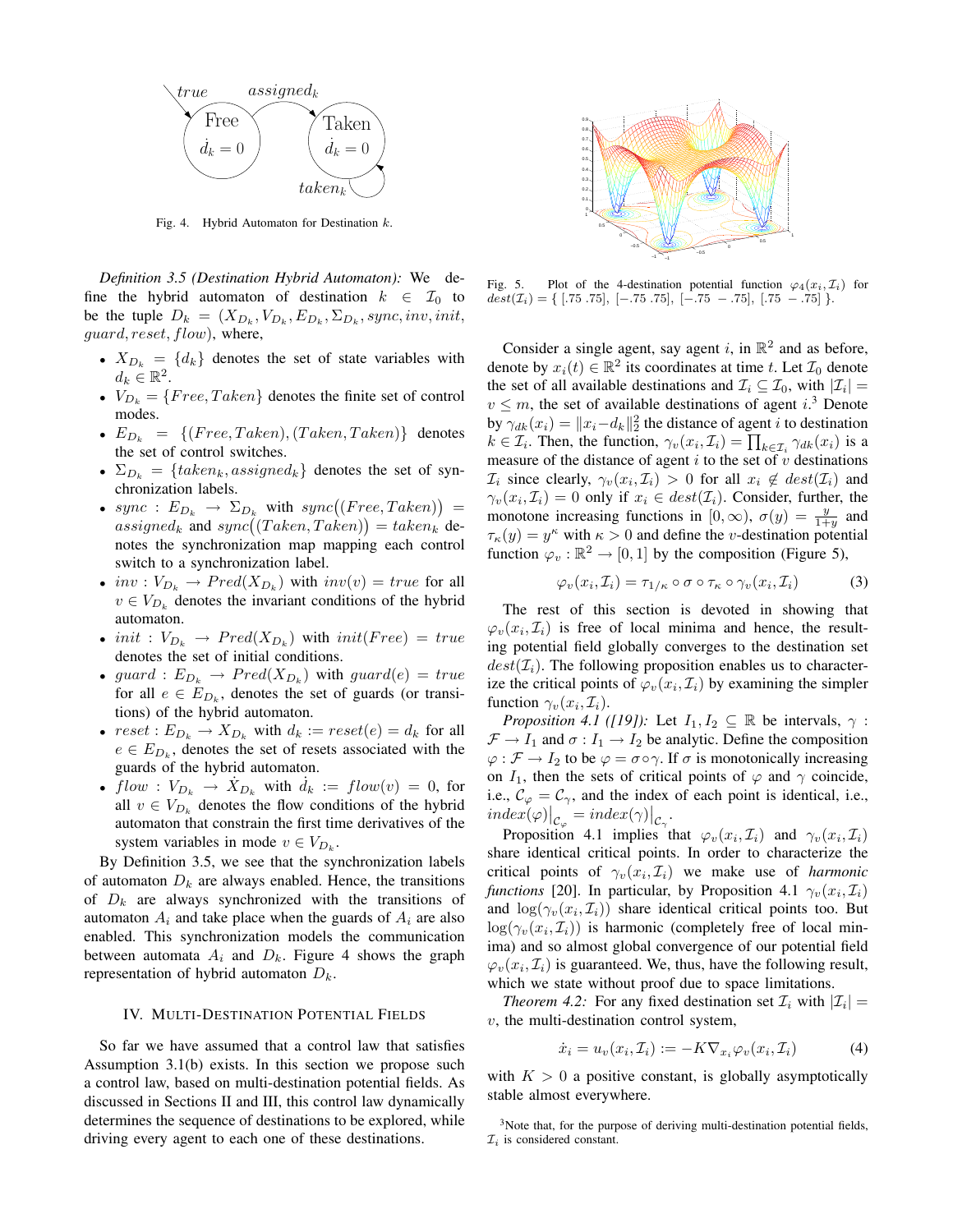## V. INTEGRATION OF THE OVERALL SYSTEM

Having defined the agent and destination automata, we now proceed with their composition and study the properties of the overall integrated system.

*Definition 5.1 (Product System):* We define the product of the hybrid automata  $A_1, \ldots, A_n, D_1, \ldots, D_m$  by the tuple  $S = (X_S, V_S, E_S, \Sigma_S, sync, inv, init, guard, reset, flow),$ where,

- $X_S = X_{A_1} \cup \cdots \cup X_{A_n} \cup X_{D_1} \cup \cdots \cup X_{D_m}$  denotes the set of state variables.
- $V_S = V_{A_1} \times \cdots \times V_{A_n} \times V_{D_1} \times \cdots \times V_{D_m}$  denotes the finite set of control modes.
- $E_S = \{ (\|_{j \in \mathcal{J}} e_{A_j}) \| e_{D_k} \mid \forall k, \mathcal{J} \}$  with  $\mathcal{J} \subseteq$  $\{1,\ldots,n\},\,\mathcal{J}\neq\emptyset$  denotes the set of control switches, where  $e_S = (\|_{j \in \mathcal{J}} e_{A_j}) \| e_{D_k} \in E_S$  is defined as the control switch of  $S$  corresponding to control switches  $e_{A_j} \in E_{A_j}, j \in \mathcal{J}$ , and  $e_{D_k} \in E_{D_k}$ , with  $sync(e_{A_j}) =$  $sync(e_{D_k})$ . Thus, the variables owned by automata  $A_j$  for  $j \notin \mathcal{J}$  do not change when control switch  $e_S = (\|_{j \in \mathcal{J}} e_{A_j}) \| e_{D_k}$  is taken.
- $\Sigma_S = \Sigma_{A_1} \cup \cdots \cup \Sigma_{A_n} \cup \Sigma_{D_1} \cup \cdots \cup \Sigma_{D_m}$  denotes the set of synchronization labels.
- sync :  $E_S \rightarrow \Sigma_S$  denotes the synchronization map mapping each control switch to a synchronization label.
- $inv: V_S \rightarrow Pred(X_S)$  with  $inv(v_S) = inv(v_{A_1}) \wedge$  $\cdots \wedge inv(v_{A_n}) \wedge inv(v_{D_1}) \wedge \cdots \wedge inv(v_{D_m})$  for all  $v_S \in V_S$ , denotes the invariant conditions of the product automaton.
- *init* :  $V_S \rightarrow Pred(X_S)$  with  $init(v_S) = init(v_{A_1}) \land$  $\cdots \wedge init(v_{A_n}) \wedge init(v_{D_1}) \wedge \cdots \wedge init(v_{D_m})$  for all  $v_S \in V_S$ , denotes the set of initial conditions.
- guard :  $E_S \rightarrow Pred(X_S)$  with guard $(e_S)$  =  $\mathcal{E}_{j\in\mathcal{J}}\mathit{guard}(e_{A_j})\big)\land\mathit{guard}(e_{D_k})\,\text{ for all }\,e_S\,\in\,E_S,$ denotes the set of guards (or transitions) of the hybrid automaton.
- $reset$  :  $E_S \rightarrow X_S$  with  $reset(e_S)$  =  $\bullet$  reset  $\mathcal{L}_{j\in\mathcal{J}} \, reset(e_{A_j})\big) \cup \, reset(e_{D_k}) \, \text{ for all } \, e_S \; \in \; E_S,$ denotes the set of resets associated with the guards of the hybrid automaton.
- $flow: V_S \to \dot{X}_S$  with  $flow(v_S) = flow(v_{A_1}) \cup \cdots \cup$  $flow(v_{A_n}) \cup flow(v_{D_1}) \cup \cdots \cup flow(v_{D_m})$  for all  $v_S \in$  $V<sub>S</sub>$ , denotes the flow conditions of the hybrid automaton that constrain the first time derivatives of the system variables in mode  $v<sub>S</sub>$ .

Note that Definition 5.1 of the product automaton *S*, in general allows transitions  $v_S \stackrel{e_S}{\rightarrow} v_S'$  with  $e_S = (\|_{j \in \mathcal{J}} e_{A_j}) \| e_{D_k}$  for  $|\mathcal{J}| \geq 1$ . Consider, thus, any mode  $v_S$  with  $v_{A_j} > 1$  for  $j \in \mathcal{J}$  and  $v_{D_k}$  = Free, and assume that the control switch  $e_S$  =  $\|j\in\mathcal{J}(v,1)_{A_j})\|$  (Free, Taken) $D_k \in E_S$  is enabled with  $|\mathcal{J}| > 1$ . Then,  $v'_{A_j} = 1$  and  $\mathcal{I}_j := reset(e_S) = \{k\}$  for all  $j \in \mathcal{J}$ . In other words, multiple agents are assigned simultaneously to the same destination  $k$ , which is not a desired scenario. We argue, however, that such *tie breaking* scenarios are of measure zero, since they require that the agents are initially located at symmetric points with respect to a destination.<sup>4</sup>

Clearly, the product system S, being the composition of all elementary automata  $A_i$  and  $D_k$ , models the interconnection between them. Hence, studying  $S$  we can identify the properties of the whole multi-agent system. The following result shows that  $S$  always takes the desired action whenever a destination is explored. In other words, agent  $i$  is always assigned to an available destination if it is sufficiently close to it, while it always removes a taken destination from  $\mathcal{I}_i$ .<sup>5</sup>

*Proposition 5.2:* For any agent i, any destination  $k \in \mathcal{I}_0$ and all time  $t$ , the product system  $S$  has the following properties:

- (a) If  $x_i(t) \in \mathcal{B}_{\delta}(d_k)$  and destination k is available at time t, then  $\mathcal{I}_i(t) := \{k\}.$
- (b) If  $x_i(t) \in \mathcal{B}_{\delta}(d_k)$  and destination k is taken at time t, then  $\mathcal{I}_i(t) := \mathcal{I}_i(t) \setminus \{k\}.$

Hence, the construction of our model is consistent with the system requirements in Section III. The following proposition shows that every agent that has not yet been assigned to an available destination, has always knowledge of at least all available destinations in  $\mathcal{I}(t)$ . This property of system  $S$  is necessary to show that each agent will eventually be assigned to a distinct destination in  $\mathcal{I}_0$ .

*Proposition 5.3:* The product system S guarantees that  $\mathcal{I}(t) \subseteq \mathcal{I}_i(t)$  for all time t and all agents i with  $|\mathcal{I}_i(t)| > 1$ .

Our next result concerns the running time of the hybrid system S. In particular, we show that the product system S in the worst case will only take a finite number of transitions  $v_S \stackrel{e_S}{\rightarrow} v'_S$ , which is polynomial with respect to the number of agents  $n$ . Hence, the number of assignments that can be explored is at most polynomial with  $n$ . This result is important, given that the number of assignments, and hence the space of control modes  $V_S$  of  $S$ , grows exponentially with the number of agents  $n$ .

*Proposition 5.4:* Let  $v_S^* = (v_{A_1}^*, \ldots, v_{A_n}^*, v_{D_1}^*, \ldots, v_{D_m}^*)$ be such that  $v_{A_i}^* = 1$  for all i and  $v_{D_i}^* = T \hat{a} \hat{b} \hat{c} \hat{c} \hat{c}$  for exactly *n* indices *l*. Then, initialized at  $v_S^0$ , the product system *S* can reach  $v_S^*$  in at most  $\frac{n(n+1)}{2}$  transitions  $v_S \stackrel{e_S}{\rightarrow} v_S'$ , where *n* is the total number of automata  $A_i$ .

Having showed that the product system  $S$  satisfies the problem specifications and has also reasonable complexity, we now use Propositions 5.3 and 5.4 to show that it also has the desired *liveness* and *safety* properties. In other words, we show that every agent will eventually be assigned to a destination in the set  $\mathcal{I}_0$  and that no two agents will be assigned to the same destination. We hence, have the following theorem.

*Theorem 5.5:* For almost all initial conditions  $x_i(t_0)$ , there exists a constant  $T > 0$  such that for all time  $t > t_0 + T$ , the product system S is in mode  $v_S^*$  =  $(v_{A_1}^{\star},...,v_{A_n}^{\star},v_{D_1}^{\star},...,v_{D_m}^{\star})$  with  $v_{A_i}^{\star} = 1$  for all  $i$  and  $v_{D_l}^* = Taken$  for exactly *n* indices  $l = 1, ..., m$ . We call  $v_S^{\star}$  the equilibrium mode of the system.

<sup>4</sup> In order to resolve *tie breaking* scenarios efficiently, communication between the agents is necessary.

<sup>5</sup>Due to space limitations we omit the proof of this and the subsequent results of this section.